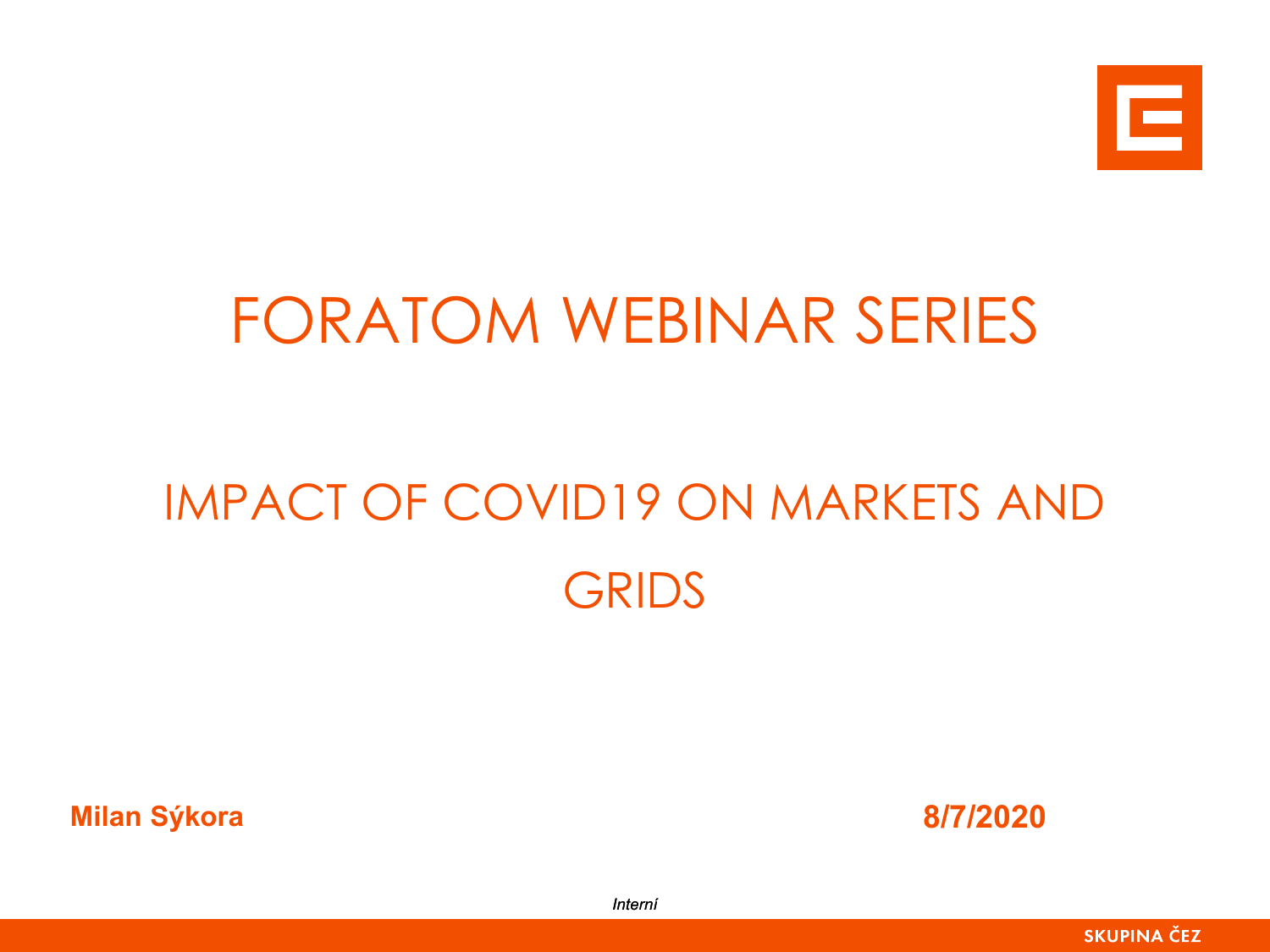COVID-19 IN THE CZECH REPUBLIC



- The first three confirmed cases of the COVID-19 in the Czech Republic were reported on 1 March, the first death on 22 March
- By March 11 the government had closed all schools and by March 12 had declared a state of emergency with following restrictions
	- $\checkmark$  ban on free movement throughout the Czech Republic (except travel to work and to the pursuit of a business)
	- $\checkmark$  employers recommended to use teleworking as far as possible
	- $\checkmark$  ban of all public events, only limited public gatherings
- Other measures adopted to contain the spread of coronavirus  $\checkmark$  closing of restaurants and all nonessential stores (March 14)  $\checkmark$  borders closing (March 15)
- The state of emergency lasted until 17 May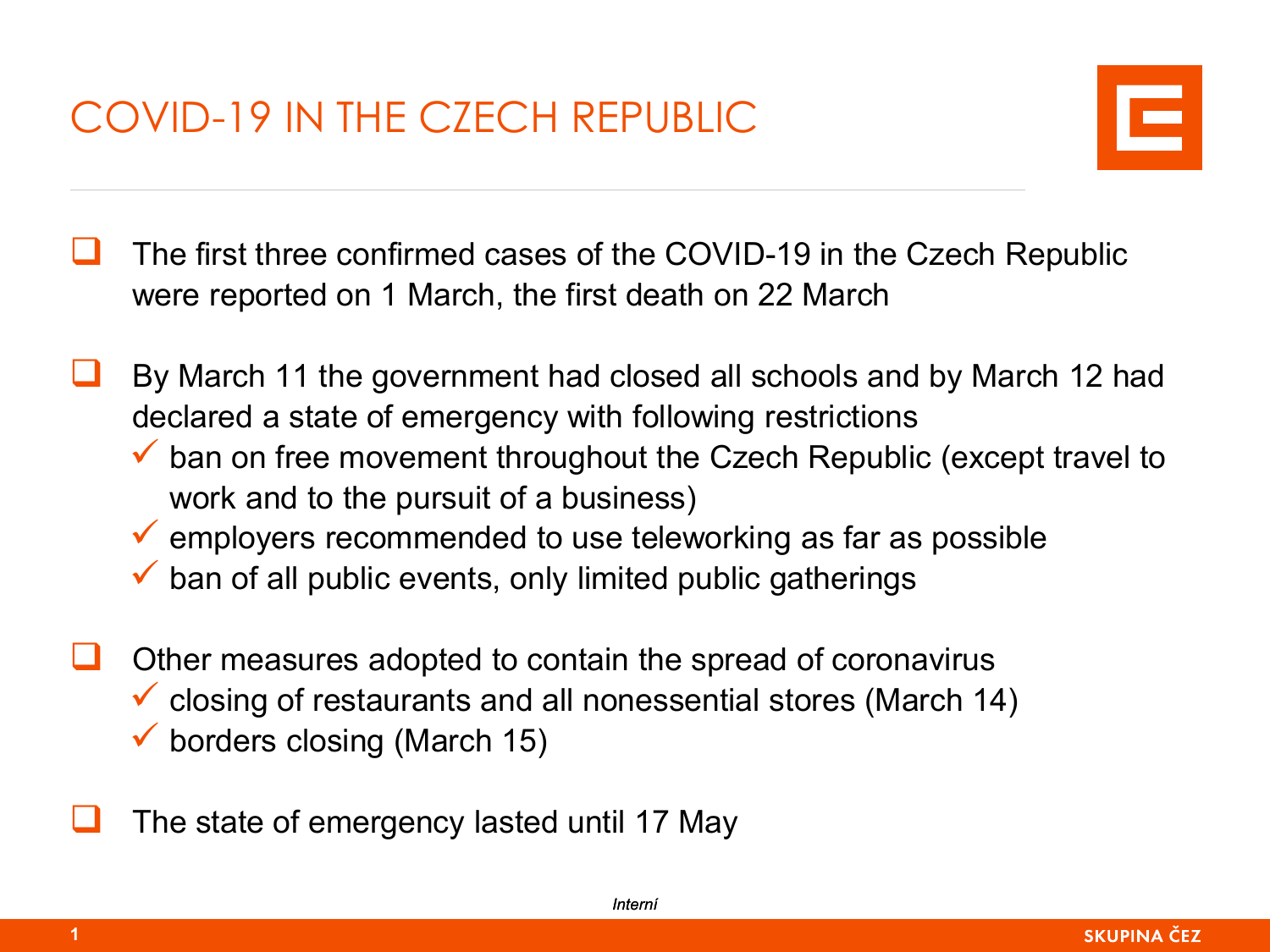IMPACT ON INDUSTRY AND POWER SECTOR



 The industrial production fell down by about 10% in March, with further decrease 34 % in April and 26 % in May (y/y), such a decline for the first time since the economic crisis in 2009

 Significant decline across all the branches of industry  $\checkmark$  all three main carmakers in the Czech Republic (Škoda, Hyunday, Toyota-Peugeot-Citroen) halted production in the middle of March (production dropped by 11% during 1Q 2020)

- $\checkmark$  production of plastic products fell by half and metal products by a quarter
- Power sector was affected by a significant decline in electricity consumption, a record drop in prices and subsequent shutdown of several power sources for which production ceased to be profitable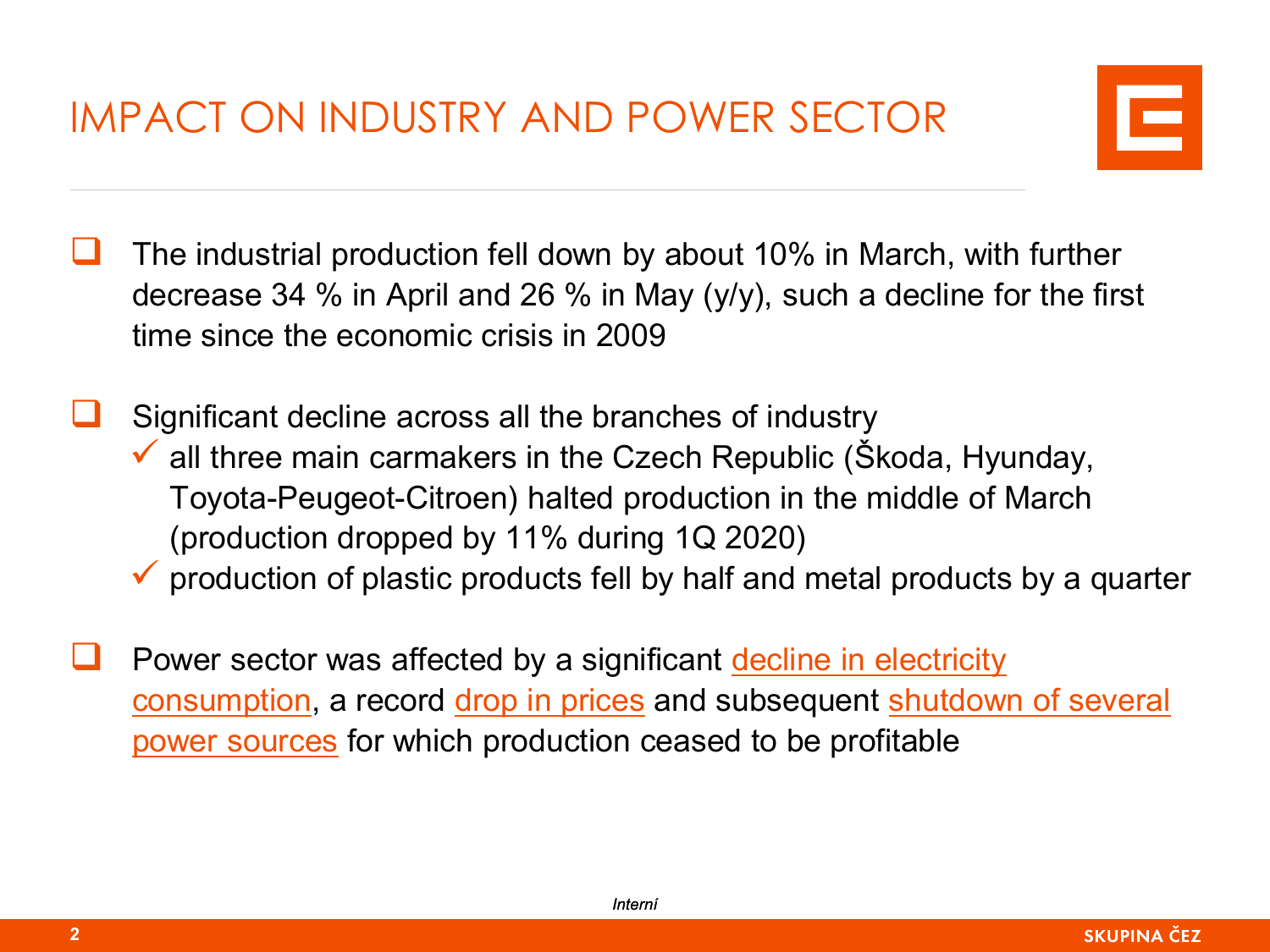PREVENTIVE MEASURES ADOPTED BY CEZ



- As a part of state critical infrastructure CEZ started to implement preventive measures again COVID-19 pandemic since the end of February  $\checkmark$  preparedness to keep electricity production under any circumstances
- Nuclear power plants took about twenty measures  $\checkmark$  face masks, disinfections, home offices, restrictions in cafeterias...  $\checkmark$  operation not affected, electricity production as planned
- Pandemic plans were prepared to keep power sources in operation  $\checkmark$  plants were prepared to adopt more restrictive measures within hours in case of pandemic situation deterioration (shifts isolation, etc.)
- Unit 1 at Temelin NPP in planned overhaul during March / April  $\checkmark$  no significant impacts on schedule, only some non critical modifications postponed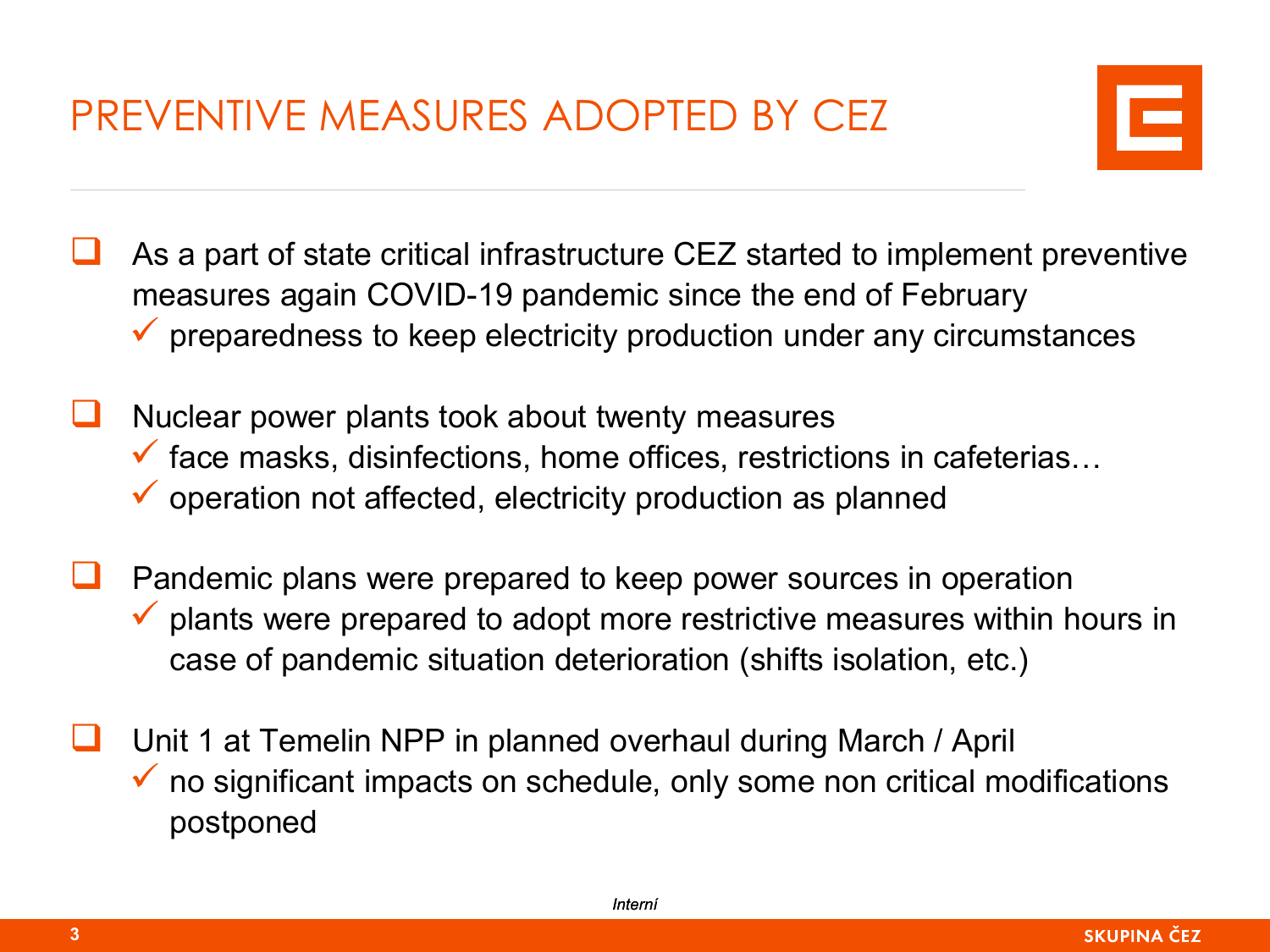### **CHANGE OF THE CZECH POWER GENERATION MIX DURING COVID-19**



A surplus of electricity was recorded, when power plants supplied more electricity to the system than they had contracted, it was thus necessary to activate some actions in order to compensate for the excess of electricity

- Nuclear power plants in base load
- Coal-fired power plants declined production by almost a 30% (y/y) in April
- Flexible gas-fired power plants increased generation by a 30% (y/y)
- 60% more electricity was produced by pumped storage power plants

 Renewables produced according to weather conditions  $\checkmark$  photovoltaics raised as the sun was shining, wind was average, and hydro fell due to the drought and filling of the Orlik dam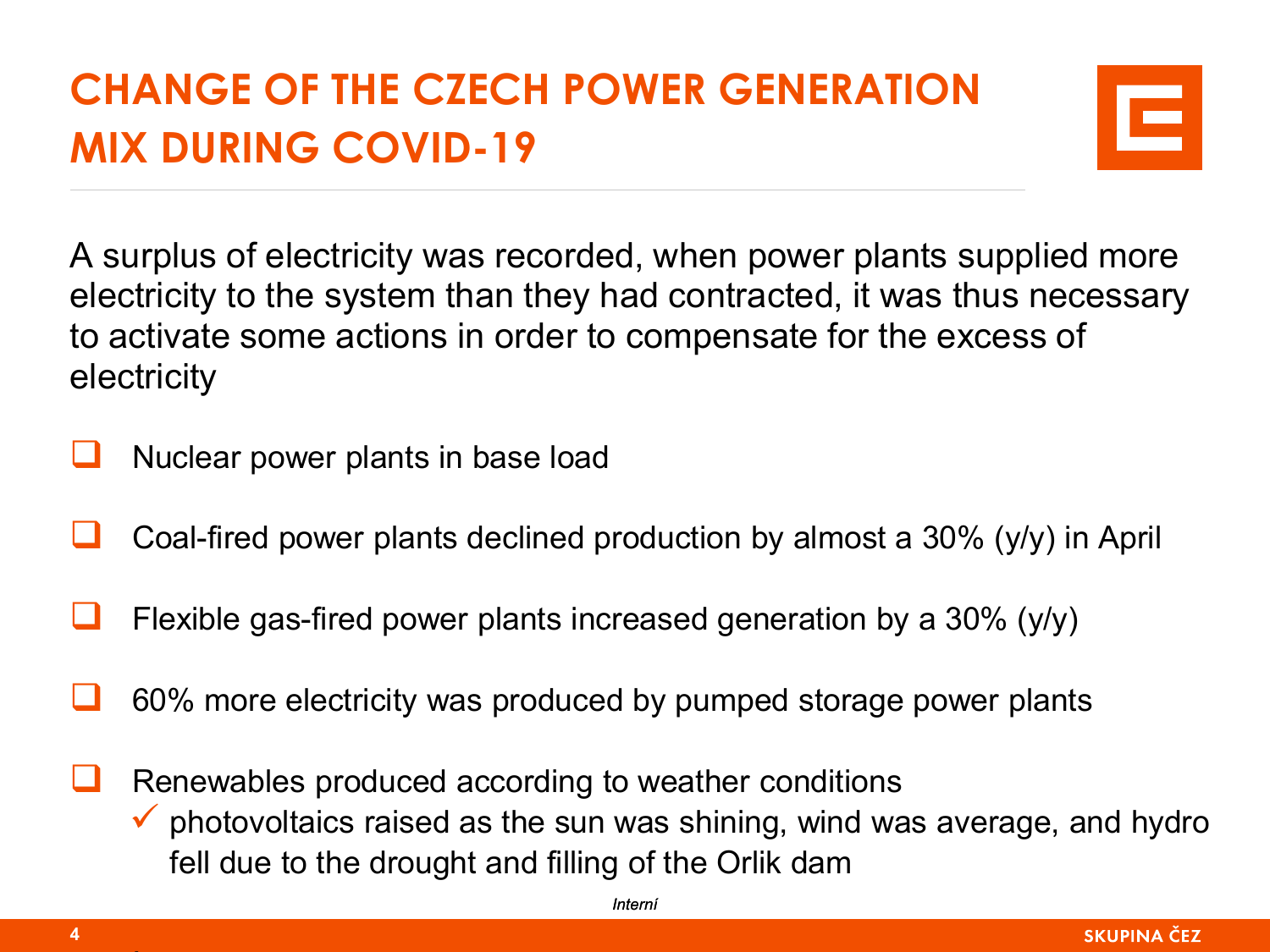#### **OPERATION OF THE CZECH TRANSMISSION SYSTEM**



- According to Czech Transmission System Operator (CEPS)
	- $\checkmark$  no operational issues with ensuring real-time electricity balance, standard tools of dispatch control used in most cases
	- $\checkmark$  transmission system worked in the standard mode, safely and reliably, as part of interconnected European transmission systems
	- $\checkmark$  dispatch control was coordinated among the countries
- Continuous decline in power consumption (y/y) since March 9 (partly due to the relatively high outdoor temperature)
	- $\checkmark$  the end of March 7 percent, the mid of April 15 percent, some days in May even – 18 percent, last week of May – 9 percent
- The power balance on borders:
	- $\checkmark$  down by 47 percent (y/y) in March, by 60 percent in April
	- $\checkmark$  net imports recorded during 10 days (exceptional compared to past years)
	- $\checkmark$  net exports at levels close to the usual values during second half of May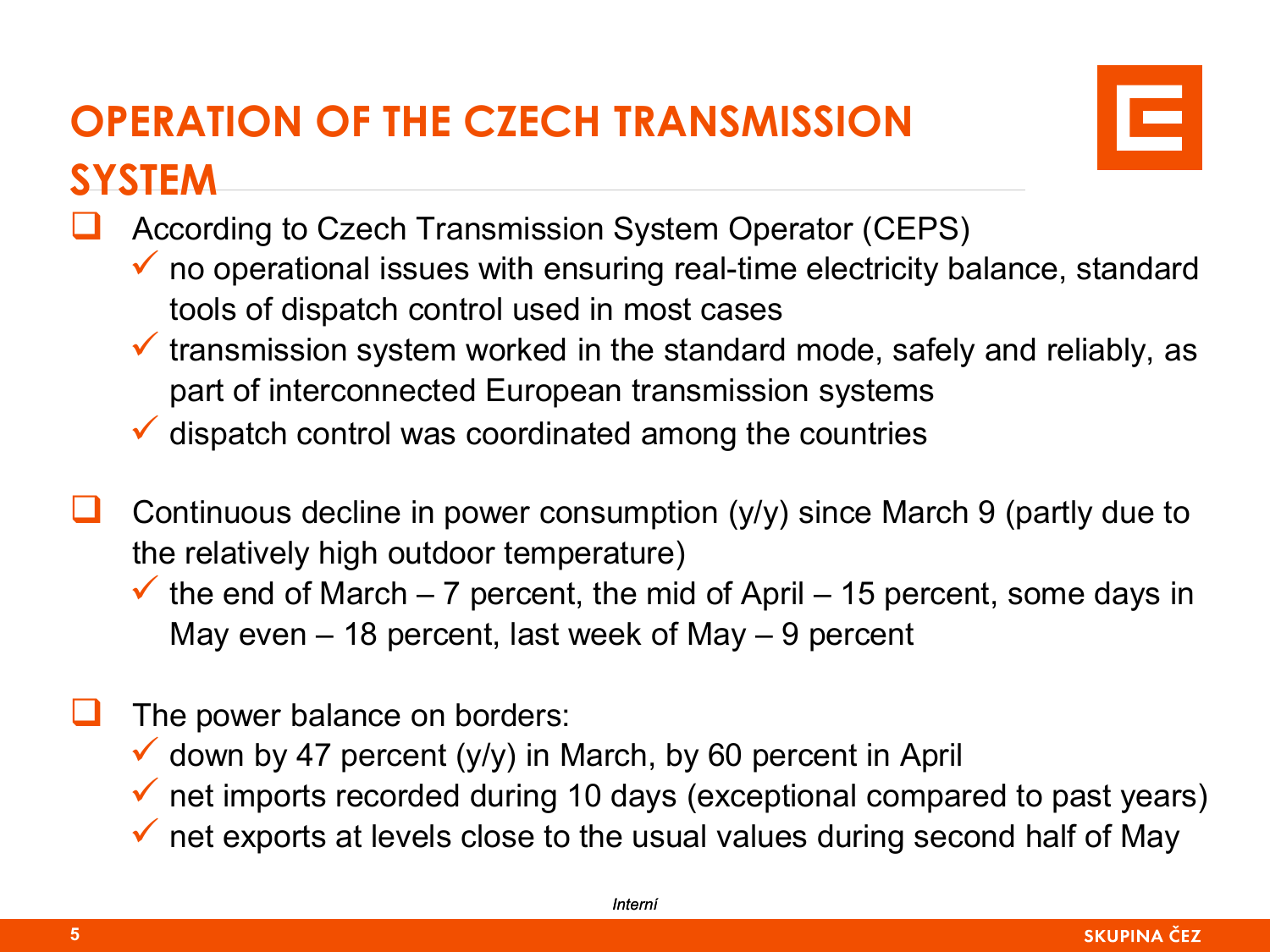#### **PRICES OF ELECTRICITY AT PXE (PRAGUE)**



**PXE price copies mostly the German exchange price**



Ξ

**SKUPINA ČEZ**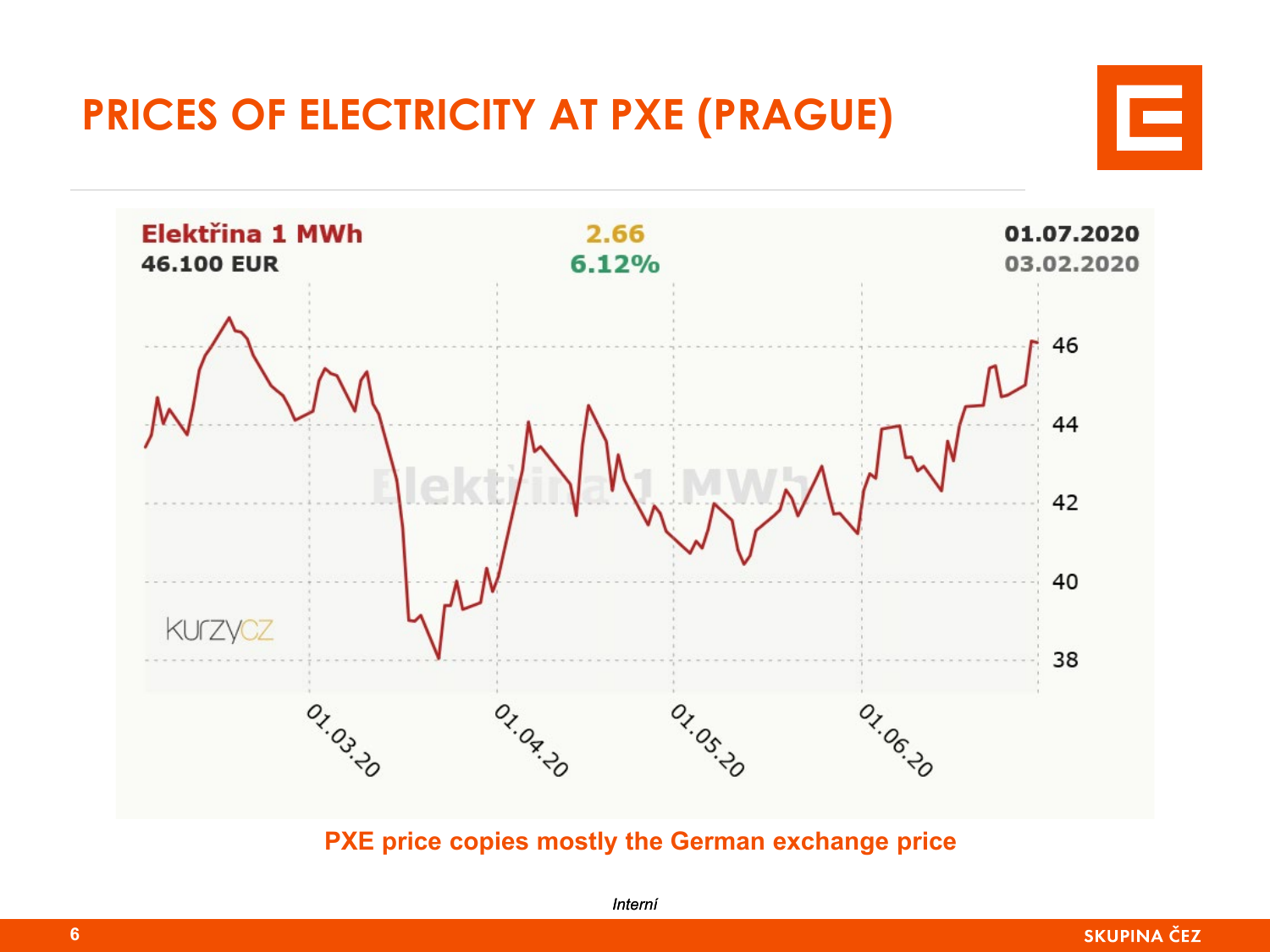PRAGUE ELEKTRICITY EXCHANGE PRICES



Minimum daily price on the PXE was 38 EUR, two influences :

- $\checkmark$  surplus of CO2 allowances which pushed the price down, due to lower production in industry and energy sector
- $\checkmark$  ongoing coal-to-gas switching in power generation due to cheap natural gas
- $\checkmark$  the spot price of electricity decreased over several weeks to the lowest levels during past five years
- Prices and trends on PXE copied the German EEX (lower by 4 EUR/MWh)  $\checkmark$  in May electricity traded at a level of 42-43 EUR/MWh exchange  $\checkmark$  in the beginning of June, the price increased by 2 EUR (44 EUR/MWh)  $\checkmark$  at the end of June the price increased again by 1 EUR (45 EUR/MWh)  $\checkmark$  growth mainly due to the growth of CO2 prices
- *Interní* Calming of markets after the first response to the COVID pandemic contributed to the increase of electricity prices just to a limited extent  $\checkmark$  a slight rise in coal and gas prices played also a role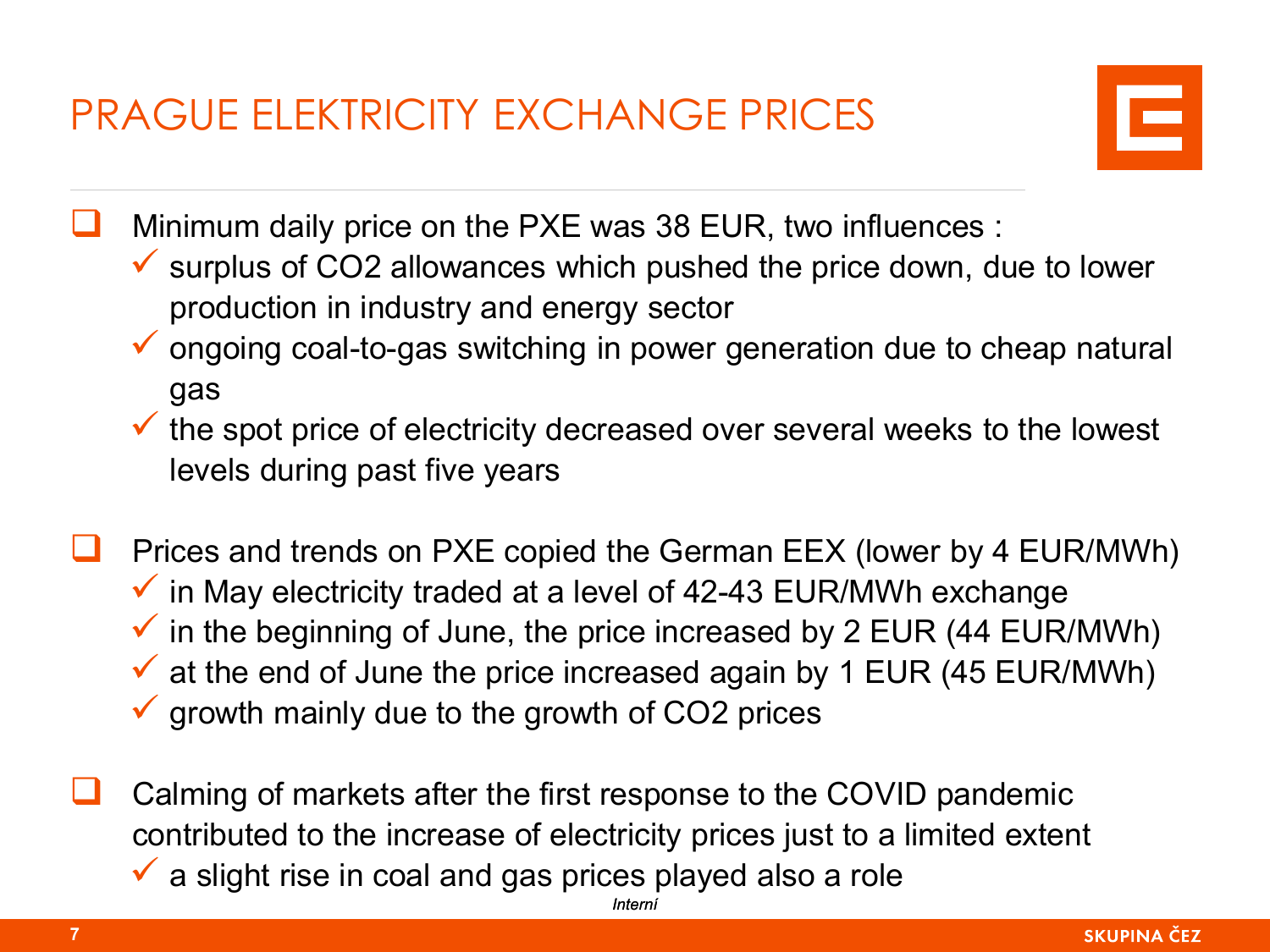#### **CEZ GROUP'S FINANCIALS AND COVID19**



- CEZ Group have faced the situation resulted from the measures taken to contain the COVID pandemic
- COVID pandemic did not cause any existential threat for any of ČEZ Group's consolidated companies
- impact on 2020 financial performance not to be significant thanks to hedging
- estimated negative impact to EBITDA 2020 3 to 4 BN CZK